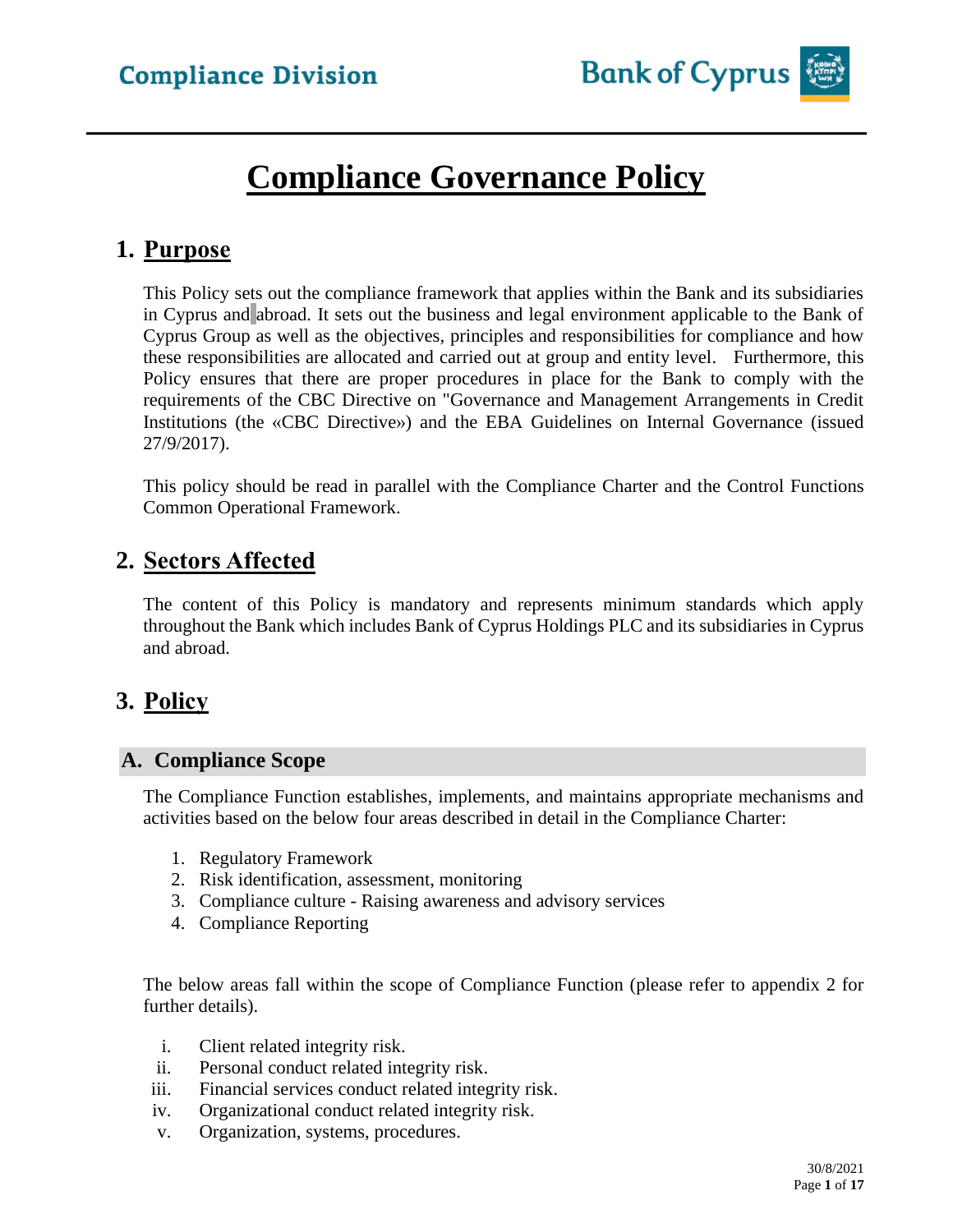Please refer to Appendix 2 for a more detailed analysis of the areas that fall within the scope of Compliance Function.

### **B. Definitions**

**Compliance Risk:** The risk of impairment to the organization's business model, reputation and financial condition from failure to meet laws and regulations, internal standards and policies, and expectations of key stakeholders such as shareholders, customers, employees and society.

**Annual Compliance Program:** sets out the compliance planned activities, such as the implementation and review of specific policies and procedures, compliance risk assessments, compliance assurance reviews, compliance testing and educating staff on compliance matters, corrective actions to address any control weaknesses that have been identified. The compliance program adopts a risk-based methodology.

**Compliance Chart/Authoritative source:** The Compliance Function maintains an updated register of the existing regulatory framework (laws, regulations and self-regulatory standards) and identifies in cooperation with the respective departments /subsidiaries, the compliance obligations emanating from each regulatory framework.

**CRAM:** The Compliance Risk Assessment Methodology provides a unified way to identify, assess, mitigate, and document compliance risks. The risk assessment is performed both on the inherent and residual risk based on impact/likelihood criteria. The risk assessment methodology is fully analyzed in the Regulatory Compliance procedures manual and is fully aligned with the Group ORM Risk Assessment Scoring Methodology.

**Regulatory Compliance Matrix / Risk Map (as per the new compliance system):** CD through the new compliance management system maintains a consolidated Risk map i.e. a hierarchy of risks and controls that encompasses the entire regulatory framework (only laws and regulations from competent authorities not policies) that affect the Group. The Risk Map reflects the status of compliance of each law which is monitored on an ongoing basis by the Responsible Division's LCO and officially on a half-yearly basis by the CD at which time the Risk Assessment takes place.

**Impact:** The extent to which the compliance risk, if realized, would affect the ability of the Entity or the Bank to deliver its strategy and objectives within a specified time horizon.

Typically, impact assessment criteria may include financial, regulatory, health & safety, security, environmental, employee, customer, and other operational impacts. The potential impact of a risk is assessed by considering the potential direct damage (i.e. financial impact such a fines and penalties), as well as, any other indirect consequences that may result from regulatory or reputational issues such as relations / service to clients, relations with mass media, impact on the Group's reputation, etc.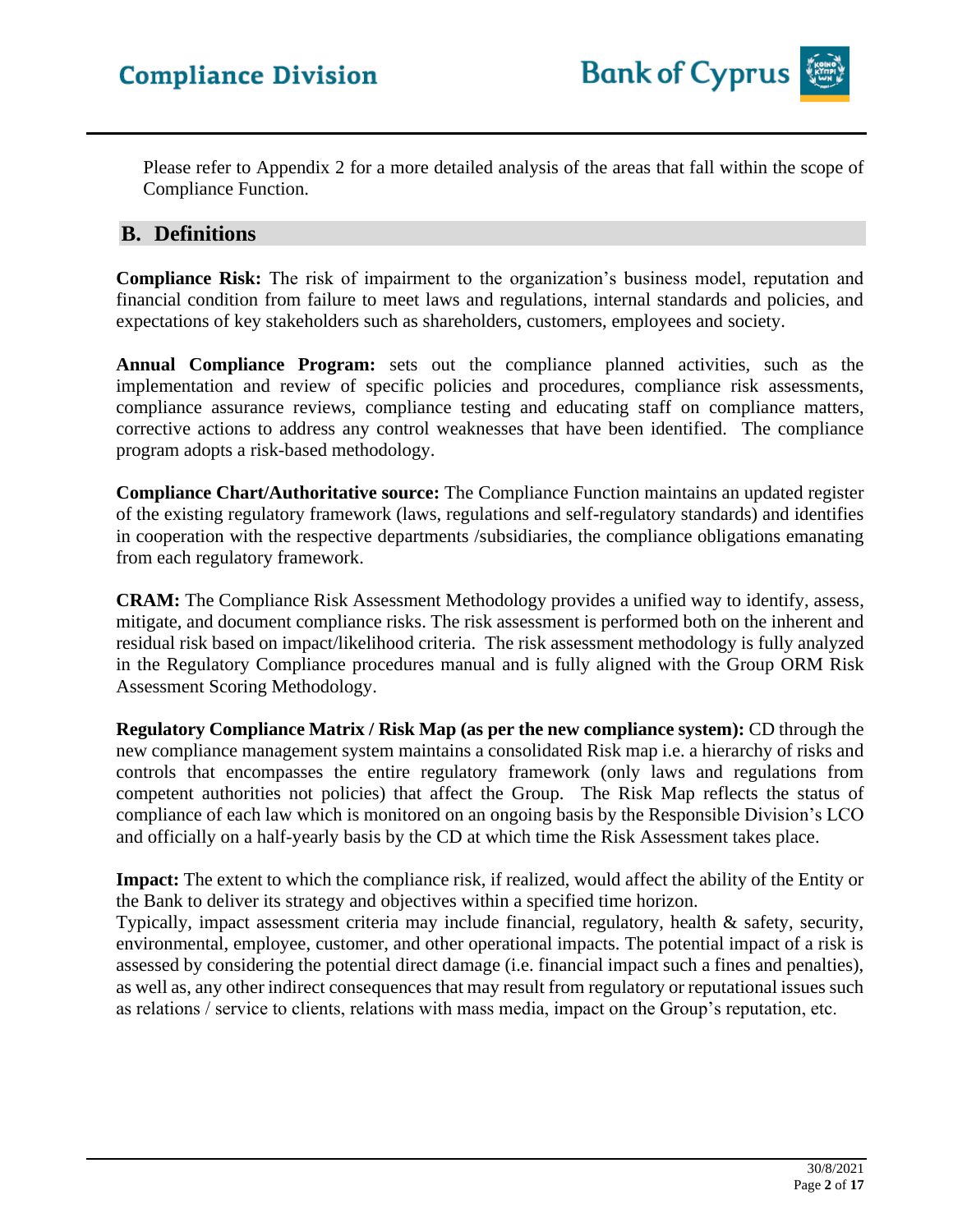**Likelihood:** Likelihood of occurrence refers to the possibility that a given event (compliance risk) materialises into a compliance event/incident within a specific time frame. The likelihood levels can be described as frequency values of risk events occurring, with reference to how easy it is for the underlying vulnerability to be exploited.

**Inherent Risk:** The function of Impact X Likelihood, without taking into consideration particular controls in place, expressed on a scale of 1-25. Essentially, the inherent risk is the worstcase scenario of the risk under question.

**Residual Risk:** The overall residual risk, which is a function of Impact X Likelihood, after taking into consideration particular controls in place, expressed on a scale of 1-25.

**LCO:** LCOs are members of staff assigned with compliance responsibilities at local level. As LCOs they are part of the first line of defence when performing their duties in supporting their management in the implementation of regulatory changes, compliance issues and controls and adherence to Group compliance principles. As part of the first line of defence and as facilitators to the second line they are responsible for identifying, measuring, monitoring, and reporting regulatory risks and ensuring compliance with internal and external regulatory requirements within their department.

**LCO Manager:** The manager of the LCO responsible to oversee the actions of the LCO and provide any support required. LCO Managers and Line Directors are strongly encouraged to:

- Involve and consult LCOs in all areas of the department that encompass compliance issues.
- Support them by (a) allowing access to all required information and (b) allocating sufficient time and tools to enable them to perform their role as an LCO.
- Agree targets and recognize their work and effort in the annual appraisal process.
- Approve certain LCO actions performed through the compliance system as part of the four eyes principle.

### **C. Compliance Function Principles**

The Bank and its subsidiaries implement an integrated and institution-wide compliance culture based on the following principles:

#### **I. Compliance starts at the Top**

The Board of Directors (BOD) is the owner of compliance and holds the ultimate responsibility for the management of the Compliance Function. This means that the BOD and the rest of the Executive Management, lead by example and show visible commitment to compliance principles, thereby setting the tolerance and tone at the top and ensuring oversight of compliance.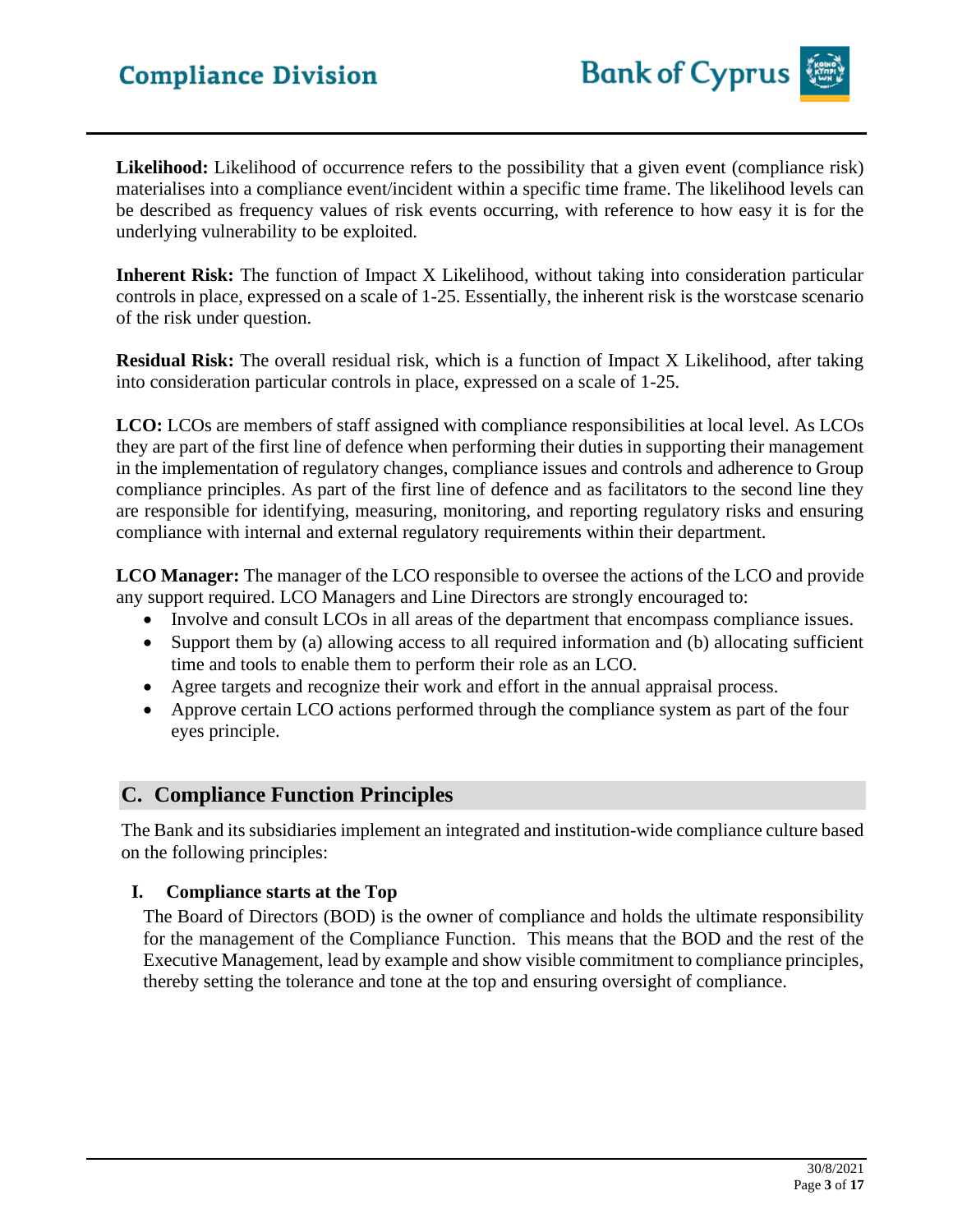#### **II. Compliance is a responsibility that every employee shares**

Compliance is a responsibility that each individual employee shares, regardless of his/her position within the Bank and subsidiaries. This implies a strong compliance commitment, implementation of three lines of defence and exercise of good corporate citizenship and responsible corporate behavior. Management & Local Compliance Officers must ensure that staff members are obliged to adhere to the compliance guidelines. Therefore, the Bank and its subsidiaries ensure through policies, procedures, effective communication, training and other monitoring measures that Management and staff:

- understand the regulations, standards and best practices associated with the discharge of their operational duties and responsibilities;
- understand associated compliance risks and the need and responsibility for managing these risks;
- understand the importance of internal control functions in managing compliance risks and facilitate their work; and
- identify, assess and manage with the support of the Compliance Function (e.g. LCOs  $\&$  CD) applicable key compliance risks.

#### **III. The Three Lines of Defence Model**

The Bank applies the Three Lines of Defence Model for the governance of the Compliance Function principles and ensures that compliance culture is appropriately disseminated at all hierarchical levels. The Three Lines of Defence Model is described in the Control Functions Common Operational Framework.

#### **IV. The Compliance Function Independence**

The Compliance Function is independent from operational functions and has adequate authority, stature and access to the management body.

#### **V. The Compliance Function should have the resources to carry out its responsibilities effectively**

The resources to be provided for the Compliance Function at all levels should be both adequate and appropriate to ensure that compliance risk within the Bank and its subsidiaries in Cyprus and abroad is managed effectively. Compliance officers should have the necessary qualifications, experience as well as professional and personal qualities to enable them to carry out their specific duties.

#### **VI. Investigations and external expertise**

The Compliance Function should conduct investigations of possible breaches of the compliance policy and be allowed to appoint outside experts to perform this task if appropriate, seek assistance from Internal Audit on specific compliance review issues and obtain access to all records and files of the Bank within their responsibilities.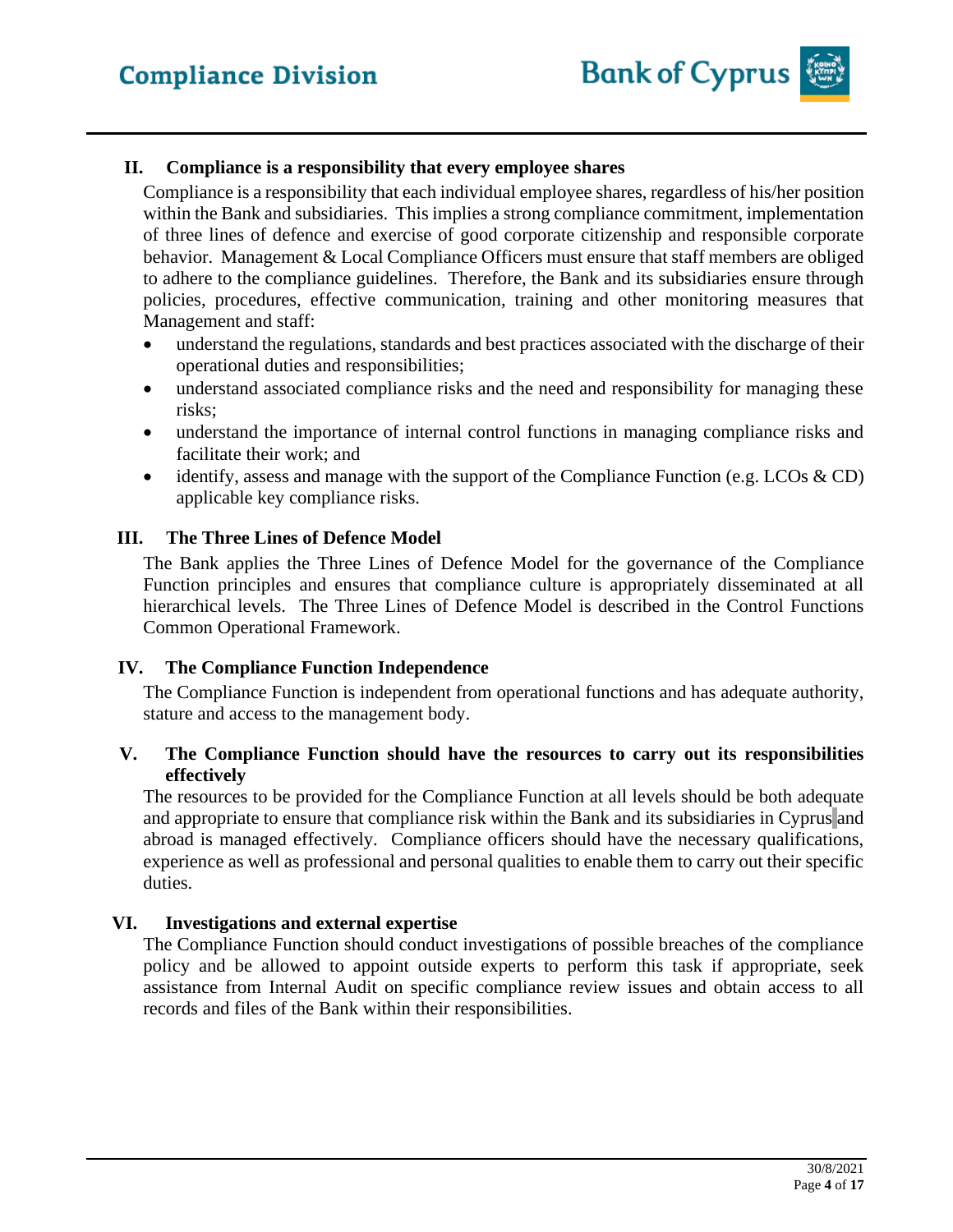#### **VII. Compliance should be Embedded in the Operations of the Business**

Compliance programs must be embedded in the operations of the business, thereby becoming an integral part of their daily operations rather than functioning as a separate oversight process. To achieve this as shown in the diagram below Compliance Functions must include in their program the following:

- i. Design compliance to be part of business workflows.
- ii. Coordinate compliance and related assurance activities;
- iii. Assess how well compliance is built into the business.



Behavior that creates and supports compliance should be encouraged and behavior that compromises compliance should not be tolerated.

#### **VIII. Access to all information required to perform compliance duties**

Compliance staff has the right on their own initiative to communicate with any staff member and obtain access to any records or files or any other information necessary to enable them to carry out their responsibilities.

Adequate information should be exchanged between the business lines and the Compliance Function and between the heads of the internal control functions and the Management Body of the institution.

#### **IX. Outsourcing**

Compliance should be regarded as a core risk management activity within the Bank. Specific tasks of the Compliance Function may be outsourced, but they must remain subject to appropriate oversight by the Director of Compliance.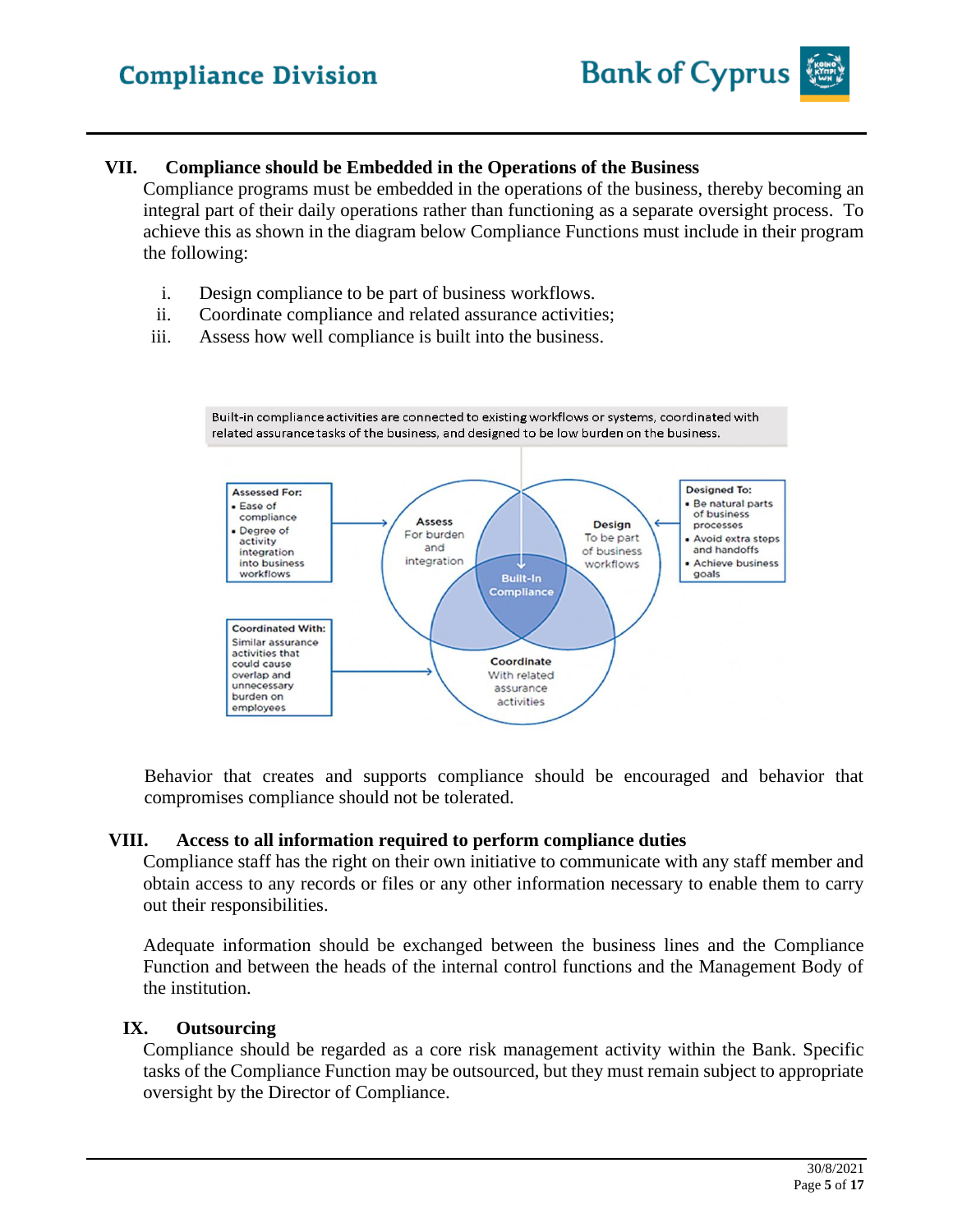### **D. Key Compliance activities & Pillars**

#### Compliance mission is supported by the following 5 Strategic Pillars



Compliance activities (both at a Bank and at a subsidiary level) must be set out in a compliance program prepared and monitored by the Head of the Compliance Function to ensure that all relevant areas of the institution and its subsidiaries are appropriately covered, considering their susceptibility to compliance risk. The compliance activities must include at least the following:

- a. Identifying, on an on-going basis, with the cooperation of the Bank's Legal Services, and other competent units of the Bank (where applicable), the legal and regulatory framework which governs and/or affects the operations of the Bank and its subsidiaries.
- b. Ensuring that a complete and updated register of the legal and regulatory framework is maintained and that emanating compliance obligations are documented and supported by appropriate action plans (where applicable). This register is widely known as the **Compliance Chart** /**Authoritative Source Library** (as per the new compliance management system).
- c. Communicating to business units, branches and subsidiaries, the legal, regulatory and business framework applicable to them. The departments, branches and subsidiaries, in cooperation with Compliance Division need to:
	- i. identify the compliance obligations emanating from these requirements and record any gaps and appropriate actions for mitigating the gaps in the system.
	- ii. measure and assess the impact of these obligations on the Bank's processes, procedures and operations as per the risk scoring methodology based on the Impact / Likelihood Assessment Criteria.
	- iii. assess the appropriateness of the compliance policies and procedures, follow up any deficiencies identified and, where necessary, formulate proposals for amendments.
- d. Identifying, assessing and managing the compliance risks associated with the Bank's business activities, on a pro-active basis.
- e. Developing appropriate practices and methodologies to measure compliance risk. This methodology is the Compliance Risk Assessment Methodology known as CRAM that assesses compliance risks based on impact and likelihood criteria. Such practices may be reviewed regularly to encompass new developments, technological, or other characteristics.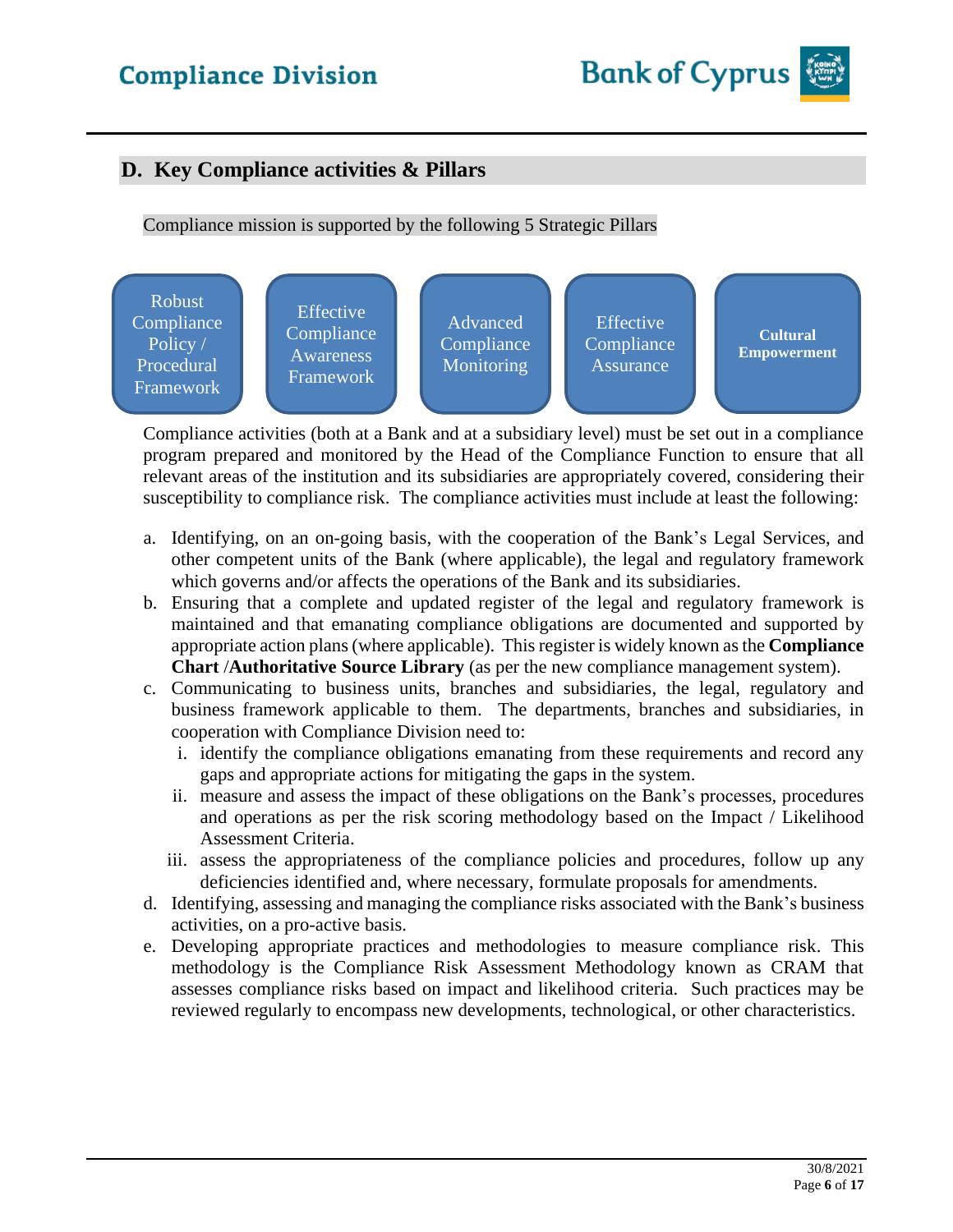- f. Maintaining and updating on an ongoing basis the Risk Maps, through the system, upon the introduction of new or amended laws and regulations, major developments such as significant changes to the organisational structure, strategic objectives, undertaking of new initiatives, implementation of new processes or systems, launching of new products or services and new markets, acquired businesses, outsourcing arrangements, strategic decisions related to the above, occurrence of significant regulatory breaches, breach of KRI thresholds, or the occurrence of any other event that may affect the regulatory risk profile of any Group entity.
- g. Preparing and subsequently reviewing and revising accordingly on an annual basis all compliance policies on key compliance related issues.
- h. Reviewing and assessing organizational and procedural changes to ensure that identified compliance risks are appropriately managed.
- i. Ensuring the usage of appropriate tools and mechanisms for monitoring compliance activities which, inter alia, include:
	- the assessment of periodic reports submitted by compliance officers,
	- the use of aggregated risk measurements such as risk indicators,
	- the use of reports warranting management attention, documenting material deviations between actual occurrences and expectations (an exceptions report) or situations requiring resolution (an issues log),
	- targeted trade surveillance, observation of procedures, desk reviews and/or interviewing relevant staff,
	- the verification of how compliance policies and procedures are implemented in practice through on-site reviews,
	- the investigation of possible breaches of the compliance policy and regulatory framework with the assistance, if deemed necessary, of experts from within the institution such as experts from the Internal Audit Function, Legal Services Department, Information Security Department or Fraud Risk Management Unit.
- j. Ensuring there is an internal alert procedure in place to facilitate employees in reporting confidentially concerns, shortcomings, or potential violations in respect of institutions policies, legal, regulatory, business obligations or ethical issues. The alert procedure should ensure the protection of the personal data of both the person who reports the breach and the natural person who is allegedly responsible for the breach in accordance with the Data Protection Law.
- k. Overseeing the complaints process and utilizing the relevant information for improvement of processes and procedures.
- l. Periodically reassessing and reviewing the scope of compliance assurance reviews to be performed.
- m. Ensuring that compliance risks arising from ESG risks are duly considered and effectively integrated in all relevant processes of the Bank i.e. identification and assessment on possible impact to new laws or amendments to existing laws during compliance assessments*.*
- n. Cooperating and exchanging information with other internal control and risk management functions on compliance matters (as per the Control Functions Common Operating Framework).
- o. Identifying training needs on compliance matters and organizing regular training for management and members of staff for compliance and regulatory matters to increase compliance awareness.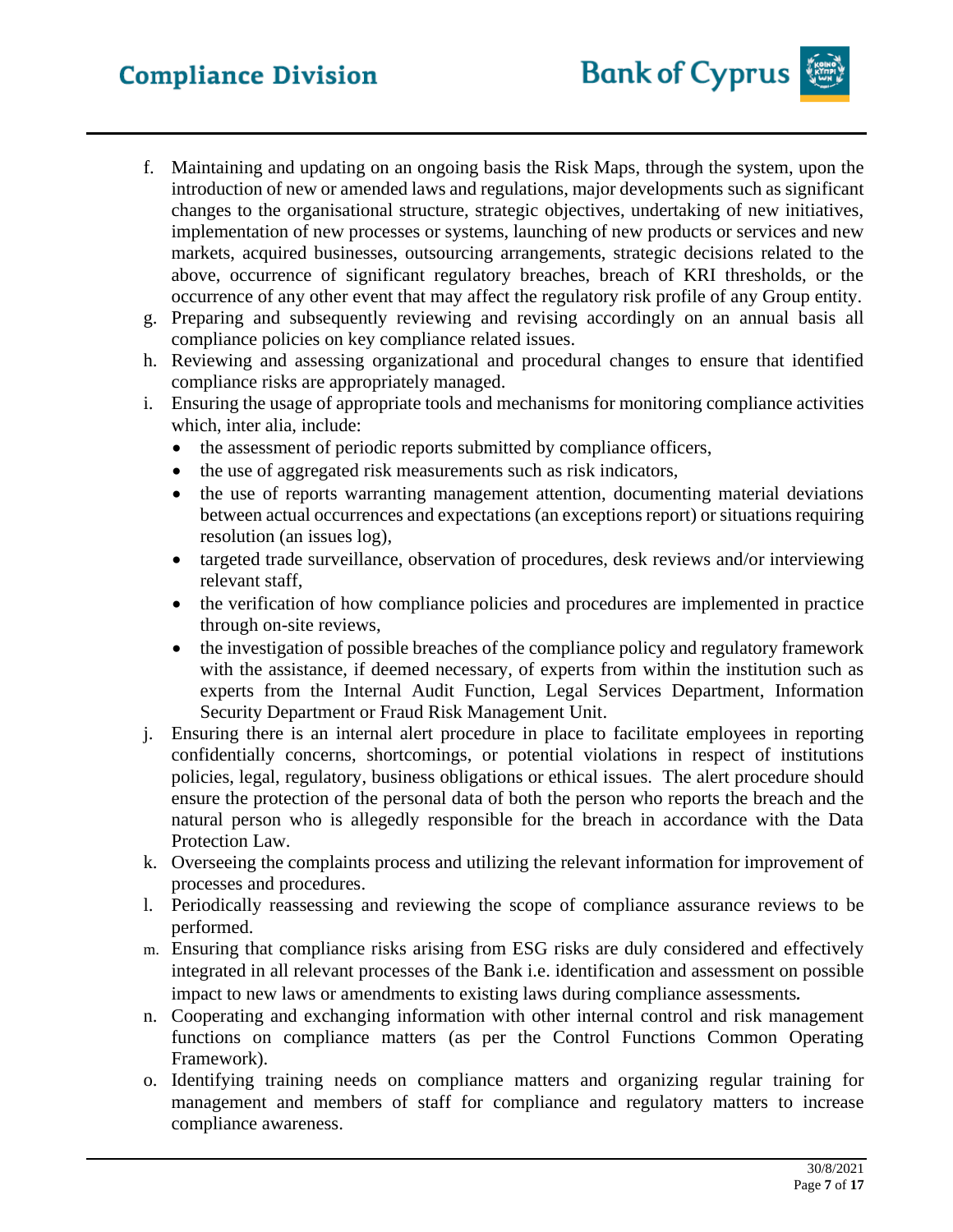- p. Providing guidance /advise to staff either orally or in writing on compliance queries.
- q. Issuing written instructions and circulars to the Bank and its subsidiaries in Cyprus and abroad for the prompt adjustment of internal procedures and regulations to changes in regulatory framework.
- r. The CD, in close cooperation with the Risk Management Function should be involved in the establishment of the framework and the approval of new products and new procedures to ensure that all material risks are taken into account and to verify that the Bank complies with the current legal framework and, where appropriate, any known forthcoming changes to legislation, regulation and supervisory requirements.
- s. The establishment of a network of Local Compliance Officers throughout the Bank. LCOs are assessed on an annual basis as part of their performance appraisal process.
- t. CD acts along with RAD, as the primary point of contact between the Competent Authorities and the Bank and its subsidiaries. RAD ensures all regulatory correspondence / requests are effectively identified, assessed and distributed.
- u. CD ensures that the Bank's subsidiaries take steps to ensure that their operations are compliant with local laws and regulations. If the provisions of local laws and regulations hamper the application of stricter procedures and compliance systems applied by the Bank, especially if they prevent the disclosure and the exchange of necessary information between the entities within the Bank, the Head of Compliance should be informed.

### **E. Processes and Tools for managing Regulatory Compliance Risks**

Regulatory compliance risks are identified using a combination of methods and sources. Key tools for effective risk identification, assessment, monitoring and control of regulatory compliance risks and the sources used are indicated in the following table:

| <b>Identification</b><br>source                        | <b>Description</b>                                                                                                                                                                                                                                         | <b>Compliance</b><br><b>Management</b><br><b>System</b>                                                                                                                                                                                                                     |
|--------------------------------------------------------|------------------------------------------------------------------------------------------------------------------------------------------------------------------------------------------------------------------------------------------------------------|-----------------------------------------------------------------------------------------------------------------------------------------------------------------------------------------------------------------------------------------------------------------------------|
| <b>Regulatory Change</b><br><b>Management</b>          | Assessment of live regulatory updates received<br>on a daily basis, through the case management<br>module, of OneSumX                                                                                                                                      | Compliance risk<br>management<br>system, which<br>enables centralized<br>& integrated<br>maintenance of<br>Regulatory Library,<br><b>Risk and Control</b><br>Libraries,<br>Regulatory<br><b>Compliance Risks</b><br>and Incidents,<br>Issues and Actions,<br>Test Programs. |
| <b>RCSAs</b>                                           | Risk and Control Self-Assessments (RCSA)<br>performed by all Group Units (including<br>subsidiaries), under the guidance of<br>Operational Risk Management Department,<br>with the participation of CD and the LCO<br>network, as per the RCSA methodology |                                                                                                                                                                                                                                                                             |
| <b>Process based</b><br>compliance risk<br>assessments | Regulatory risks identified through the<br>assessment for new or amended processes and<br>procedures, Project assessments, new                                                                                                                             |                                                                                                                                                                                                                                                                             |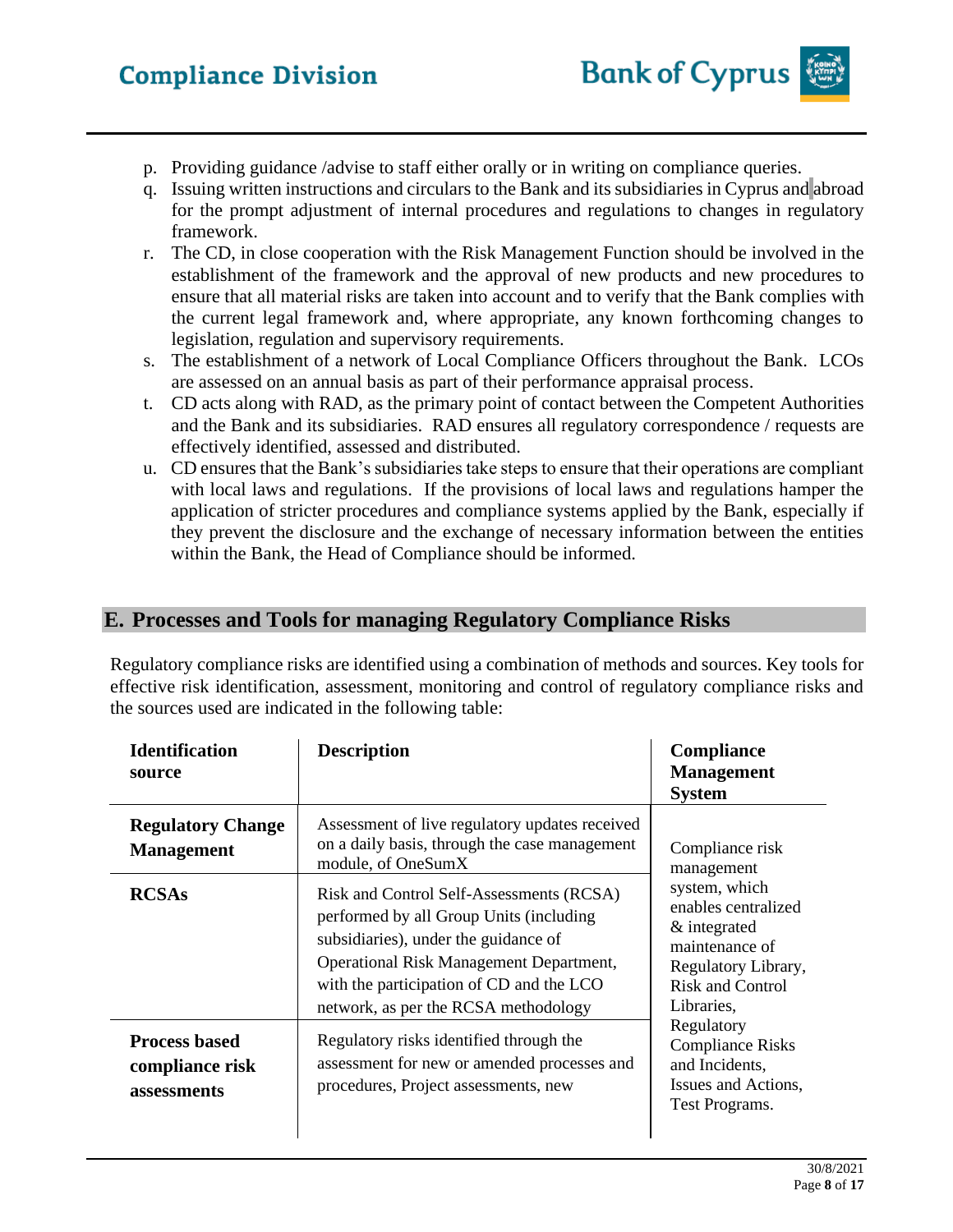|                                             | Product/services assessments and any other ad-<br>hoc assessments with regulatory impact                                                                                                                                                                                                                                                                                                            |
|---------------------------------------------|-----------------------------------------------------------------------------------------------------------------------------------------------------------------------------------------------------------------------------------------------------------------------------------------------------------------------------------------------------------------------------------------------------|
| <b>Compliance Risk</b><br><b>Monitoring</b> | Key Compliance Risk indicators, Key<br>Performance Indicators, Regulatory incidents,<br>Regulatory criticism, Legal cases categorized<br>as Regulatory, Results from onsite/offsite<br>inspections, Results from Internal and External<br>audits of compliance with regulations and<br>results from audits/investigations performed by<br>competent authorities.<br>Follow up of mitigating actions |
| <b>Compliance Risk</b><br><b>Reporting</b>  | Internal and external reporting framework                                                                                                                                                                                                                                                                                                                                                           |

### **F. Compliance Reporting**

Compliance reporting entails:

- Reporting promptly to senior management and the management body on material compliance failures and weaknesses in policy and internal control procedures as well as breaches of the regulatory framework identified from compliance monitoring activities, on-site reviews;
- Reporting in the correct format and ensuring minimum requirements are in accordance with the relevant Directive of CBC and the guidelines of the Head of the Compliance Function. The Head of the Compliance Function must submit, on a quarterly basis a report, to the Audit Committee copied to EXCO. The minimum requirements to be covered in the report are outlined in the CBC Directive.
- Dual reporting of LCOs to their Line Managers and the Compliance Function.
- The Head of Compliance shall submit for approval an Annual Report to the Board of Directors within two months from the end of the previous year, via the Audit Committee, which will also be copied to the CEO. This report is subsequently submitted to the Central Bank of Cyprus.
- A compliance reporting diary maintained to facilitate compliance reporting responsibilities.

# **4. Ethics**

The Group is committed to the highest standards of ethics and integrity in all its business dealings. The Compliance Function at all levels facilitates the enforcement of these ethical principles and practices as set out in the code of conduct, code of ethics and other related policies. In the spirit as well as the letter of the law, the employees and other stakeholders are expected to apply and uphold the related principles and practices.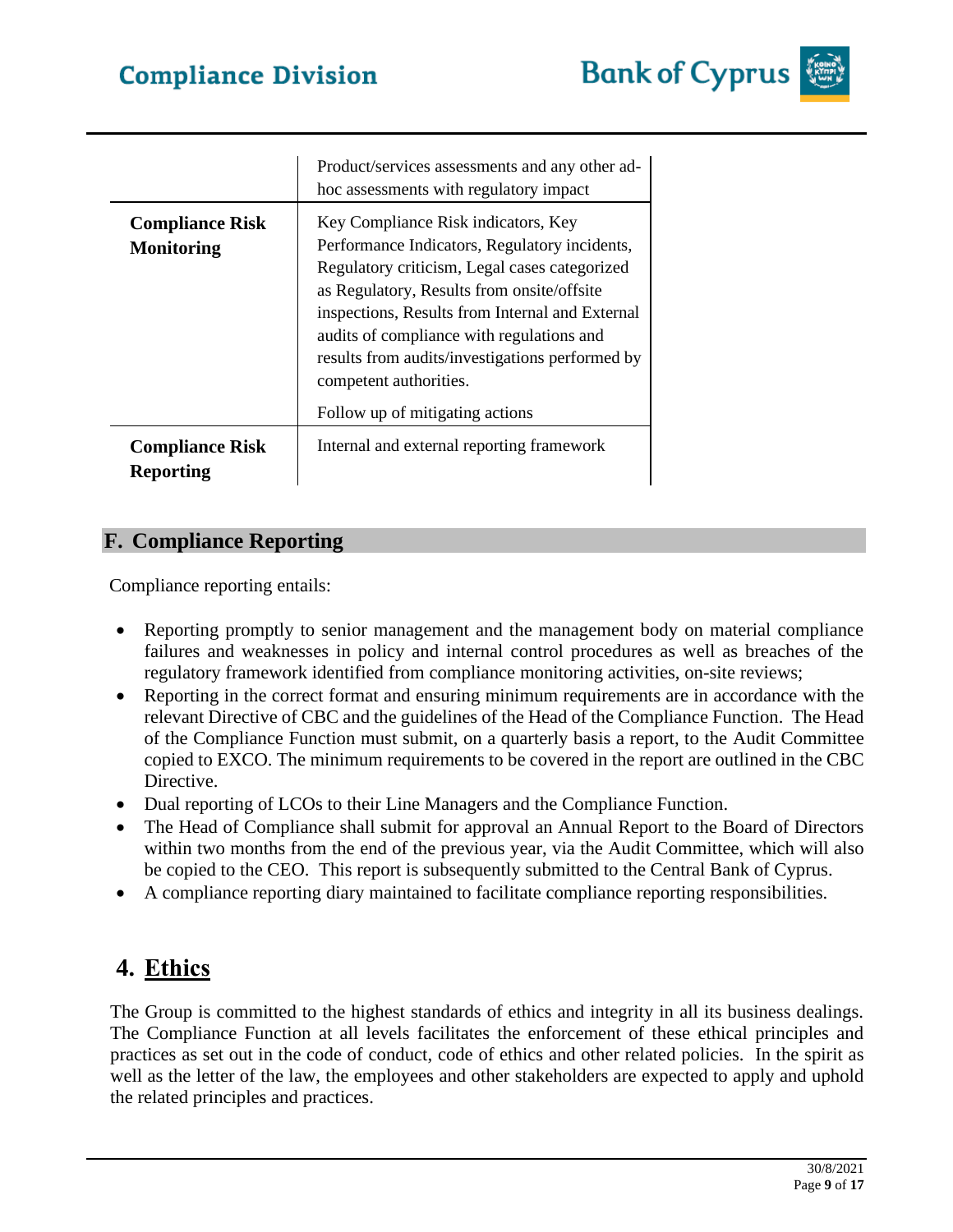

# **5. Supporting Procedures**

The principles and procedures set out in this policy are implemented via the various compliance related policies and procedures including Compliance Division Procedures Manuals, the Compliance Review Methodology, the Control Functions Common Operational Framework and relevant manuals.

*The information contained on this website is provided only as general information. The material on this website is owned by Bank of Cyprus Holdings Plc.*

*While Bank of Cyprus Holdings Plc endeavors to keep information up to date, it makes no representations or warranties of any kind, express or implied, about the completeness accuracy, suitability or availability with respect to the information contained on the website for any purpose. Any reliance you place on such information is therefore strictly at your own risk.* 

*In no event will Bank of Cyprus Holdings Plc be liable for any loss or damage including without limitation, indirect or consequential loss of damage, or any loss or damage whatsoever arising out of, or in connection with the use of this website's information.*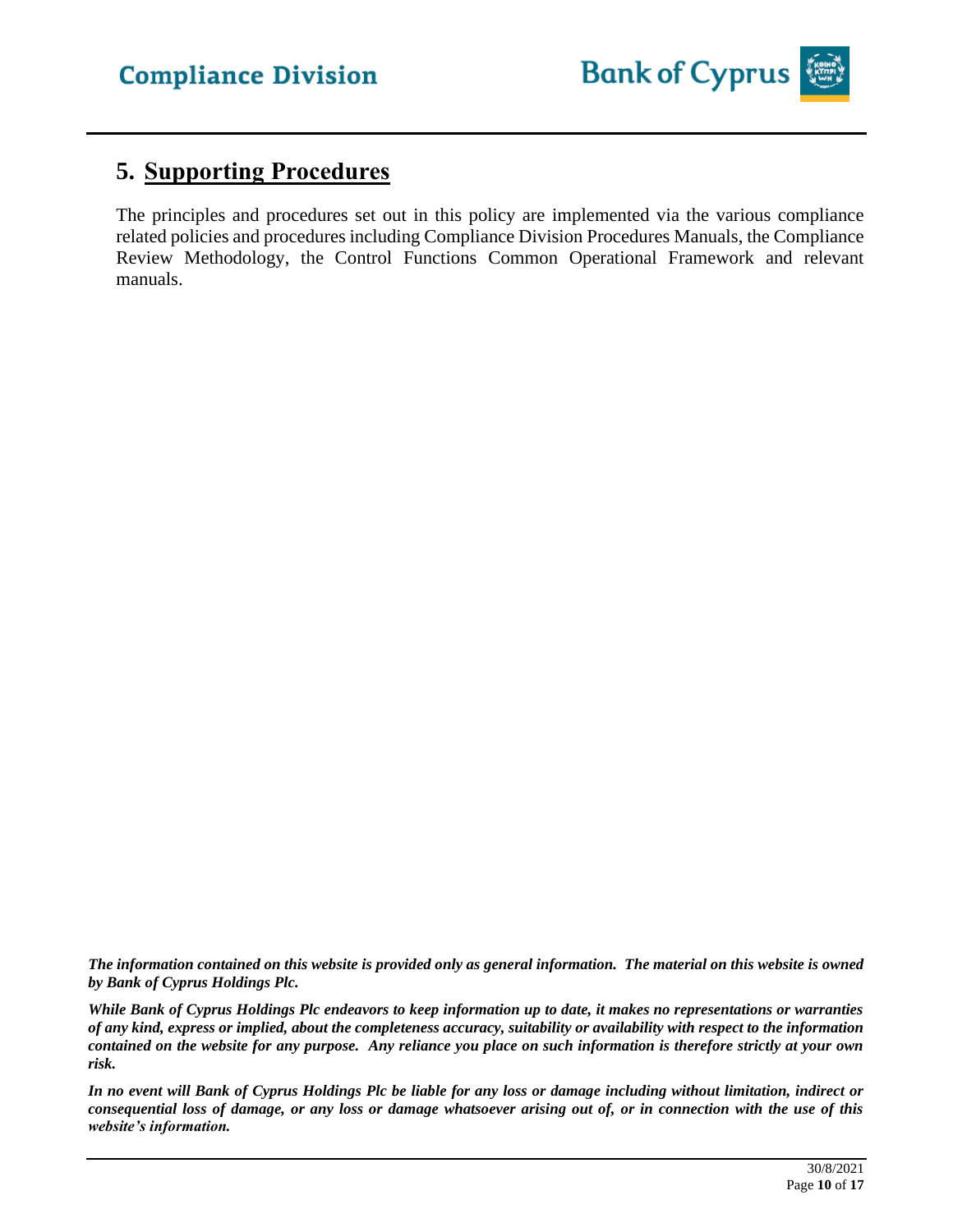### **Appendix 1**

## **RESPONSIBILITIES IN RELATION TO COMPLIANCE**

| <b>Board of Directors</b>                     | a. Retains the ultimate responsibility for compliance of the Bank with applicable                                                                    |
|-----------------------------------------------|------------------------------------------------------------------------------------------------------------------------------------------------------|
|                                               | laws, regulations and ethical standards.                                                                                                             |
|                                               | b. Oversees the implementation of a well-documented compliance policy, which                                                                         |
|                                               | should be communicated to all staff.                                                                                                                 |
|                                               | c. Has oversight responsibility for the management of the Bank's compliance                                                                          |
|                                               | risks and ensures a process is set up to regularly assess changes in the laws and                                                                    |
|                                               | regulations applicable to the Group's activities.                                                                                                    |
|                                               | d. Establishes a Compliance Function and ensures its authority to act                                                                                |
|                                               | independently.                                                                                                                                       |
|                                               | e. Carries out oversight of Compliance.                                                                                                              |
|                                               | f. Sets the tone at the top.                                                                                                                         |
|                                               | g. Assign compliance responsibilities in job descriptions of top managers.                                                                           |
| <b>Audit Committee</b>                        | Advises the Board, drawing on the work of the Compliance Function, on the<br>a.<br>adequacy and effectiveness of the framework for business conduct. |
|                                               | b. Advises the Board, drawing on the work of the Compliance Function internal                                                                        |
|                                               | and external auditors, on the adequacy and effectiveness of the compliance                                                                           |
|                                               | framework.                                                                                                                                           |
|                                               | c. Assesses and monitors the independence, adequacy and effectiveness of the                                                                         |
|                                               | Compliance Function.                                                                                                                                 |
|                                               | d. Submits to the Board recommendations for the appointment or removal of the                                                                        |
|                                               | head of the Compliance Function.                                                                                                                     |
|                                               | e. Annually appraises the Head of the Compliance Function and subsequently                                                                           |
|                                               | submits the appraisal to the Board.                                                                                                                  |
|                                               | Reviews and approves the compliance action plan and compliance annual<br>f.<br>report.                                                               |
|                                               | g. Reviews and approves the budget of the Compliance Function, ensuring that                                                                         |
|                                               | it's sufficiently flexible to adapt to variations in response to developments                                                                        |
|                                               |                                                                                                                                                      |
| Ethics,<br>Conduct                            | a. Oversees management's efforts to foster a culture of ethics within the Group                                                                      |
| Culture<br>and                                | to ensure culture and business integrity are applied to all activities of the Group                                                                  |
| Committee                                     | and discourage unethical behaviour.                                                                                                                  |
|                                               | b. Reviews and assesses the Bank's strategy, communications and policies                                                                             |
|                                               | relating to the Code of Conduct.                                                                                                                     |
|                                               | Monitors compliance with the Code of Conduct and reviews disciplinary<br>$c_{\cdot}$                                                                 |
|                                               | controls.                                                                                                                                            |
|                                               | d. Oversees HR initiatives that foster employee engagement and create a culture                                                                      |
|                                               | of ethics and compliance.                                                                                                                            |
| <b>CEO</b><br>$\boldsymbol{\&}$<br><b>Top</b> | The Bank's Senior Management is responsible for the effective management of the                                                                      |
| management                                    | compliance risks to:                                                                                                                                 |
|                                               | a. Allocate adequate and appropriate resources to establish, develop, implement,                                                                     |
|                                               | evaluate, maintain and improve the compliance management methodology.                                                                                |
|                                               |                                                                                                                                                      |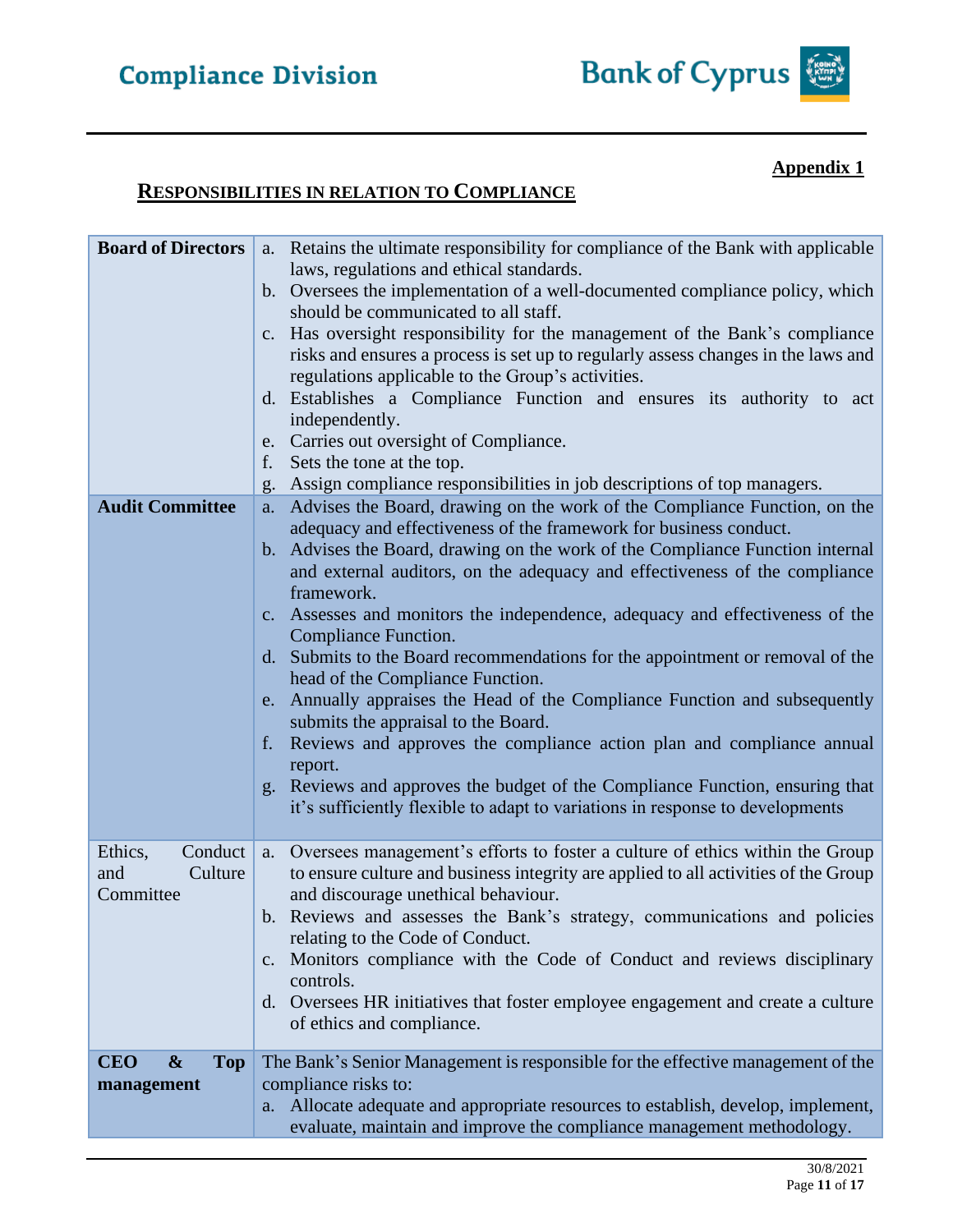|                          | b. Ensure responsibilities and authorities for relevant roles are assigned and<br>communicated to all staff within the Bank and its subsidiaries in Cyprus and                                                       |
|--------------------------|----------------------------------------------------------------------------------------------------------------------------------------------------------------------------------------------------------------------|
|                          | abroad.<br>c. Ensure that the Compliance Function is adequately resourced with persons<br>possessing adequate qualifications.                                                                                        |
|                          | d. Ensure that prompt remedial or disciplinary action is taken if compliance                                                                                                                                         |
|                          | breaches and failures are identified.<br>e. Ensure the implementation of and adherence to the Compliance Policy and its                                                                                              |
|                          | minimum standard.<br>Ensure that effective and timely systems of reporting are in place.<br>f.                                                                                                                       |
| <b>Line Directors</b>    | Management of a business unit, regardless of its legal or organizational form,<br>a.                                                                                                                                 |
|                          | is responsible for implementing the business unit management systems,                                                                                                                                                |
|                          | policies and procedures.                                                                                                                                                                                             |
|                          | b. Providing reasonable assurance that breaches of applicable legal and/or<br>regulatory standards and obligations are prevented, and for safeguarding that<br>business is conducted in accordance with this policy. |
|                          |                                                                                                                                                                                                                      |
|                          | c. Cooperate with and support the Compliance Function and encourage<br>employees to do the same.                                                                                                                     |
|                          | d. Ensure that a suitable person is appointed as Local Compliance Officer with a                                                                                                                                     |
|                          | reporting line to them.                                                                                                                                                                                              |
|                          | e. Comply and be seen to comply with policies, procedures and processes and                                                                                                                                          |
|                          | attend and support compliance training activities.                                                                                                                                                                   |
|                          | Identify and communicate compliance risks in their activities.<br>f.                                                                                                                                                 |
|                          | g. Integrate compliance performance into employee performance                                                                                                                                                        |
| <b>Head</b><br><b>of</b> | The Head of Compliance Function is the Director of Compliance Division. Please                                                                                                                                       |
| <b>Compliance</b>        | refer to the compliance Charter for roles and responsibilities.                                                                                                                                                      |
| <b>Function</b>          |                                                                                                                                                                                                                      |
| <b>Regulatory</b>        | The implementation of appropriate procedures and controls for the prompt and<br>a.                                                                                                                                   |
| Compliance               | on-going compliance of the bank and its subsidiary companies in Cyprus and                                                                                                                                           |
| <b>Department</b>        | abroad with the existing regulatory framework                                                                                                                                                                        |
|                          | b. Identifying, assessing and managing on an on-going basis, with the assistance                                                                                                                                     |
|                          | of the bank's Legal Services and other competent Departments, all laws,                                                                                                                                              |
|                          | regulations and self-regulatory standards which govern and/or affect the                                                                                                                                             |
|                          | operations of the bank and maintaining a fully updated register of the existing                                                                                                                                      |
|                          | regulatory framework (Compliance Chart).                                                                                                                                                                             |
|                          | c. Arrange trainings of relevant staff.<br>d. Establish and monitor the network of Local Compliance Officers.                                                                                                        |
|                          | e. Assisting senior management in the implementation of the compliance policy                                                                                                                                        |
|                          | and the effective management of the compliance risks faced by the bank.                                                                                                                                              |
|                          | Acts along with RAD as the primary point of contact with the Competent<br>f.                                                                                                                                         |
|                          | Authorities and ensures the communication, to the units/branches/subsidiaries                                                                                                                                        |
|                          | concerned of the regulatory framework / obligations which affect their areas of                                                                                                                                      |
|                          | operations.                                                                                                                                                                                                          |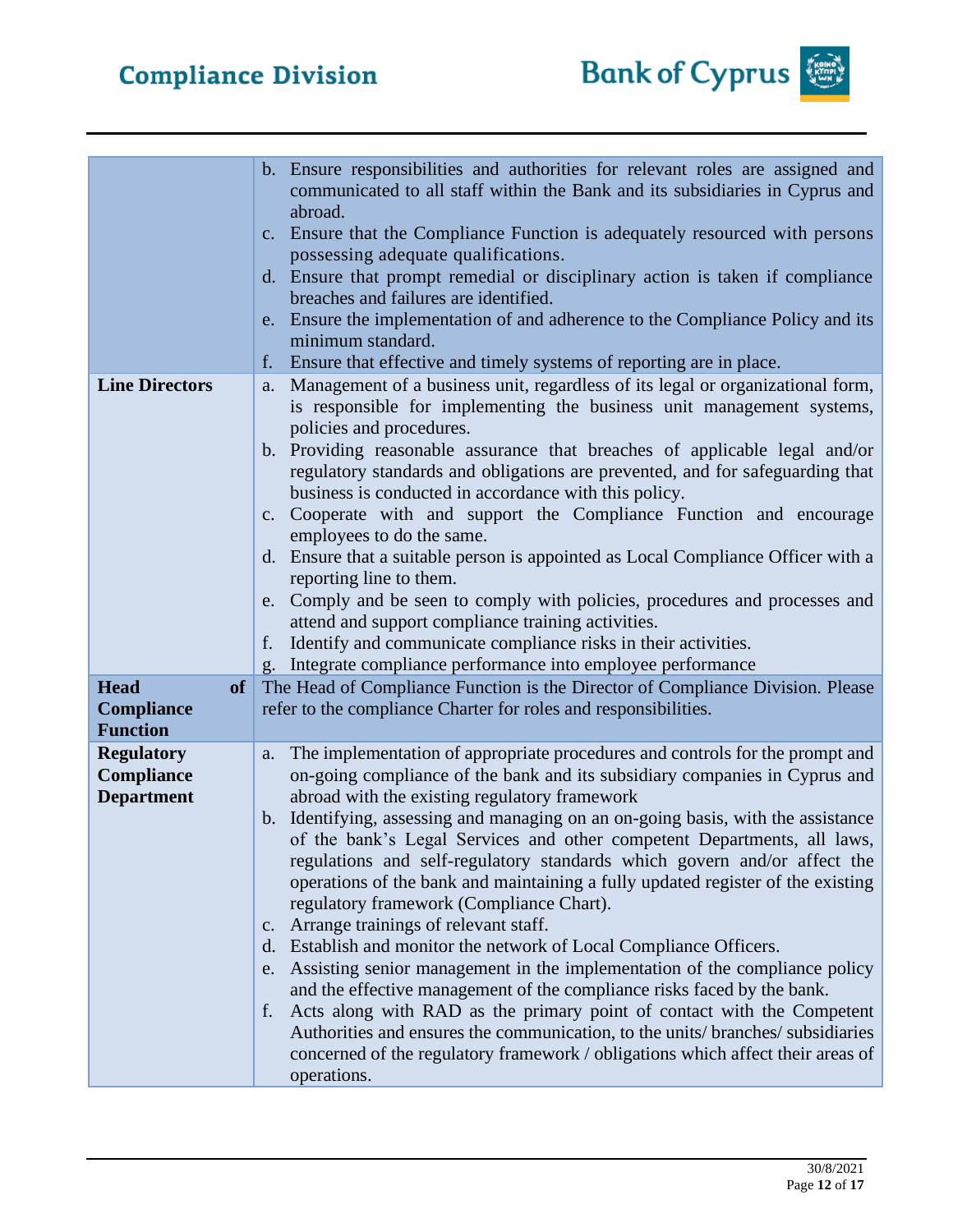|                                                                            | Monitoring the effectiveness of the internal procedures and controls for the<br>g.<br>implementation of the compliance policy and the management of compliance<br>risk through regular reports.<br>Carrying out, on a periodic basis compliance reviews, including on-site reviews<br>h.<br>to ensure adherence to compliance polices.<br>Overseeing the compliance risk assessment process and monitoring the<br>$\mathbf{i}$ .<br>implementation of mitigating actions for the management of identified risks.<br>Reviewing and analysing regulatory compliance incidents and ensuring that<br>$\mathbf{i}$ .<br>mitigating actions are implemented to avoid reoccurrence.<br>k. Verifying that new products and procedures comply with the current legal<br>environment and business standards and any known changes to legislation,<br>regulations, supervisory requirements and business standards.                                                                                                                                                                                                                                                                                                                                                                                                                                                                                                                                                                                                                                                     |
|----------------------------------------------------------------------------|--------------------------------------------------------------------------------------------------------------------------------------------------------------------------------------------------------------------------------------------------------------------------------------------------------------------------------------------------------------------------------------------------------------------------------------------------------------------------------------------------------------------------------------------------------------------------------------------------------------------------------------------------------------------------------------------------------------------------------------------------------------------------------------------------------------------------------------------------------------------------------------------------------------------------------------------------------------------------------------------------------------------------------------------------------------------------------------------------------------------------------------------------------------------------------------------------------------------------------------------------------------------------------------------------------------------------------------------------------------------------------------------------------------------------------------------------------------------------------------------------------------------------------------------------------------|
| Governance<br>and<br><b>Markets</b><br>Compliance<br><b>Department</b>     | a. Monitors Corporate Governance Compliance in relation to the Board's<br>functioning, its Committees and its members in coordination with the NCGC<br>and makes appropriate recommendations to the Board.<br>b. Reviews the effectiveness and adequacy of the Corporate Governance policy<br>of the Bank, incorporates new regulatory provisions and other best practices<br>and prepares amendments.<br>c. Ensures compliance with the Cyprus Stock Exchange Code and the UK<br>Corporate Governance Code as well as with the relevant Governance<br>Directives of the CBC and relevant directives/circulars of the CySEC.<br>d. Carries out the Board Performance Evaluation as per the Governance Directive<br>and the Collective Suitability as per the Assessment of the Suitability Directive.<br>Assesses new Board members and other Key Function Holders as to their<br>e.<br>suitability and submits the assessment to the regulator for approval.<br>f. Drafts the Annual Corporate Governance Report in coordination with the<br>NCGC and makes appropriate recommendations to the Board.<br>Facilitates the training of the Board members on their duties and<br>responsibilities in relation to Corporate Governance, and the training of staff<br>in relation to compliance issues under its remit.<br>h. Monitor Compliance with Market Abuse Regulatory Framework and the<br>Regulatory Framework pertaining to the provision of investment services and<br>any other regulation under its remit.<br>Assesses Conflicts of Interest.<br>1. |
| <b>Protection</b><br>Data<br><b>Officer (DPO)</b>                          | The Data Protection Officer (DPO) is responsible for supervising general<br>a.<br>compliance with GDPR and for advice on the implementation and interpretation<br>of the policy throughout the Bank.<br>The DPO is appointed officially by the Bank and his/her credentials are made<br>$\mathbf{b}$ .<br>known to the Commissioner of Personal Data Protection. Please refer to the<br>Personal Data Protection Compliance Policy                                                                                                                                                                                                                                                                                                                                                                                                                                                                                                                                                                                                                                                                                                                                                                                                                                                                                                                                                                                                                                                                                                                           |
| <b>Other</b><br><b>Control</b><br><b>Functions</b><br>(Risk<br>Management, | The roles and responsibilities as well as the relationship between control<br>a.<br>functions is described in the Control Functions Common Operational<br>Framework.                                                                                                                                                                                                                                                                                                                                                                                                                                                                                                                                                                                                                                                                                                                                                                                                                                                                                                                                                                                                                                                                                                                                                                                                                                                                                                                                                                                         |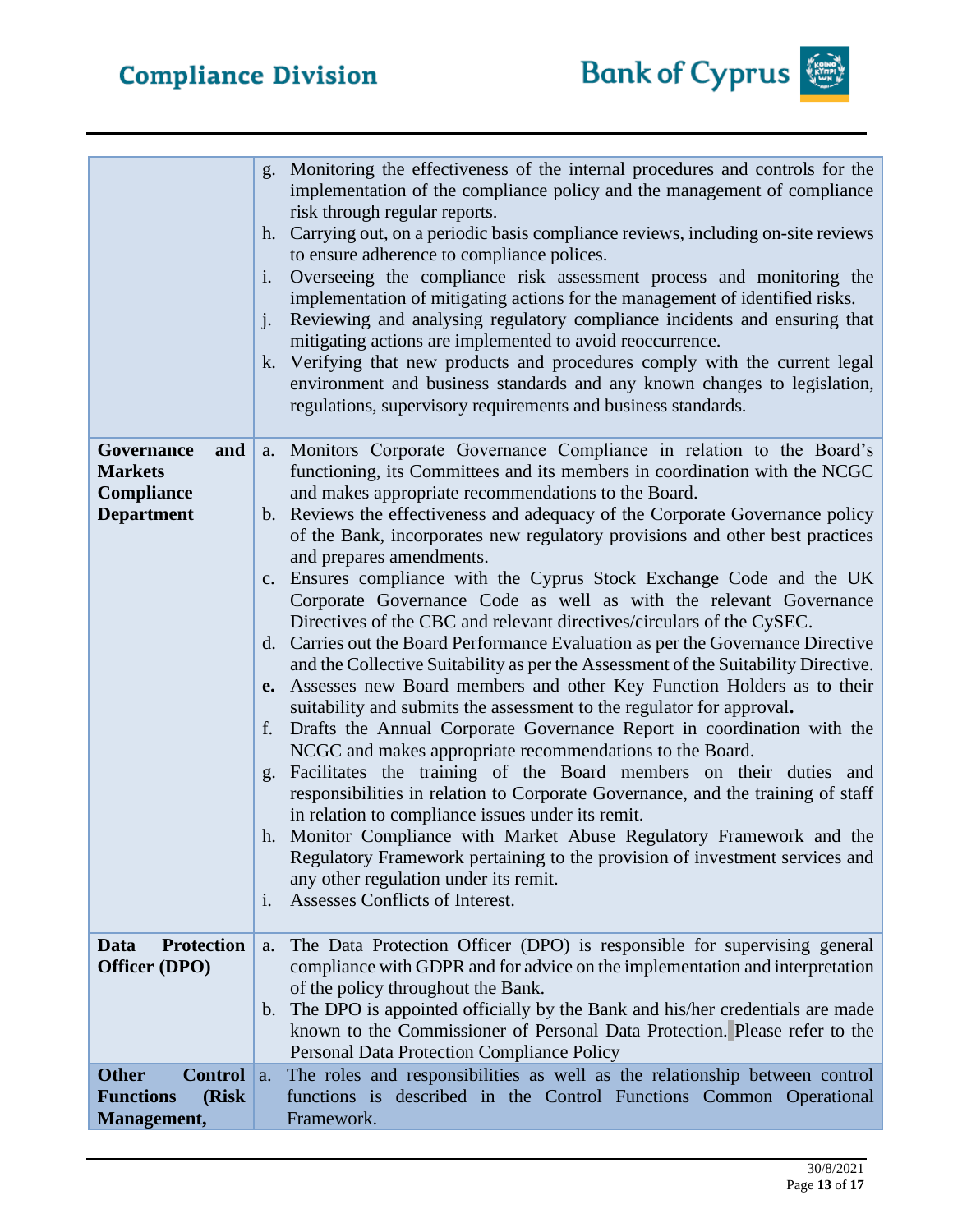# **Compliance Division**



| <b>Information</b><br><b>Security</b><br>and<br><b>Internal Audit)</b> |                                                                                                                                                                                                                                                                                                                                                                                                                                                                                                                                                                                                                                                                                                                                                                                                                                                                |
|------------------------------------------------------------------------|----------------------------------------------------------------------------------------------------------------------------------------------------------------------------------------------------------------------------------------------------------------------------------------------------------------------------------------------------------------------------------------------------------------------------------------------------------------------------------------------------------------------------------------------------------------------------------------------------------------------------------------------------------------------------------------------------------------------------------------------------------------------------------------------------------------------------------------------------------------|
| <b>Internal Audit</b>                                                  | The scope and breadth of the activities of the Compliance Function are subject<br>a.<br>to periodic review by the Internal Audit Function. The Compliance Function<br>is promptly informed on any audit findings relating to compliance. IA has<br>included the Bank's Compliance Function in its Risk and Audit Universe,<br>with relevant audit engagements included in its Annual Audit Plan,<br>following a risk based approach.<br>b. Internal Audit acts as a third line of defense providing relevant assurances<br>to the BOD of the effectiveness of the Compliance Function.                                                                                                                                                                                                                                                                         |
| <b>Legal Services</b>                                                  | The Legal Department has the primary role in analyzing and considering the<br>a.<br>impact of new laws and regulations, where the Compliance department<br>generally has the primary role to translate (or ensure translation of) these<br>external rules into clear and workable internal rules.                                                                                                                                                                                                                                                                                                                                                                                                                                                                                                                                                              |
| <b>LCO</b> Manager                                                     | The manager of the LCO responsible to oversee the actions of the LCO and provide<br>any support required. LCO Managers and Line Directors are strongly encouraged<br>to:<br>Involve and consult LCOs in all areas of the department that encompass<br>a.<br>compliance issues.<br>Support them by (a) allowing access to all required information and (b)<br>b.<br>allocating sufficient time and tools to enable them to perform their role as an<br>LCO.<br>c. Agree targets and recognize their work and effort in the annual appraisal<br>process.<br>d. Approve certain LCO actions performed through the compliance system as<br>part of the four eyes principle.                                                                                                                                                                                        |
| <b>Local Compliance</b><br><b>Officers</b> (LCO)                       | a. Have a formal status within their department<br>b. Entitled to have access to the information and personnel necessary to carry out<br>their responsibilities.<br>c. Retain their independence and when necessary take appropriate measures to<br>achieve this.<br>d. Local Compliance Officers act as a first line of defense. As part of the first<br>line of defence and as facilitators to the second line they are responsible for<br>identifying, measuring, monitoring, and reporting regulatory risks and<br>ensuring compliance with internal and external regulatory requirements<br>within their department.<br>e. Ensure that they have adequate resources, time and tools to perform their<br>compliance duties.<br>Have direct reporting line to their Departmental Manager and functional<br>f.<br>reporting line to the Compliance Function. |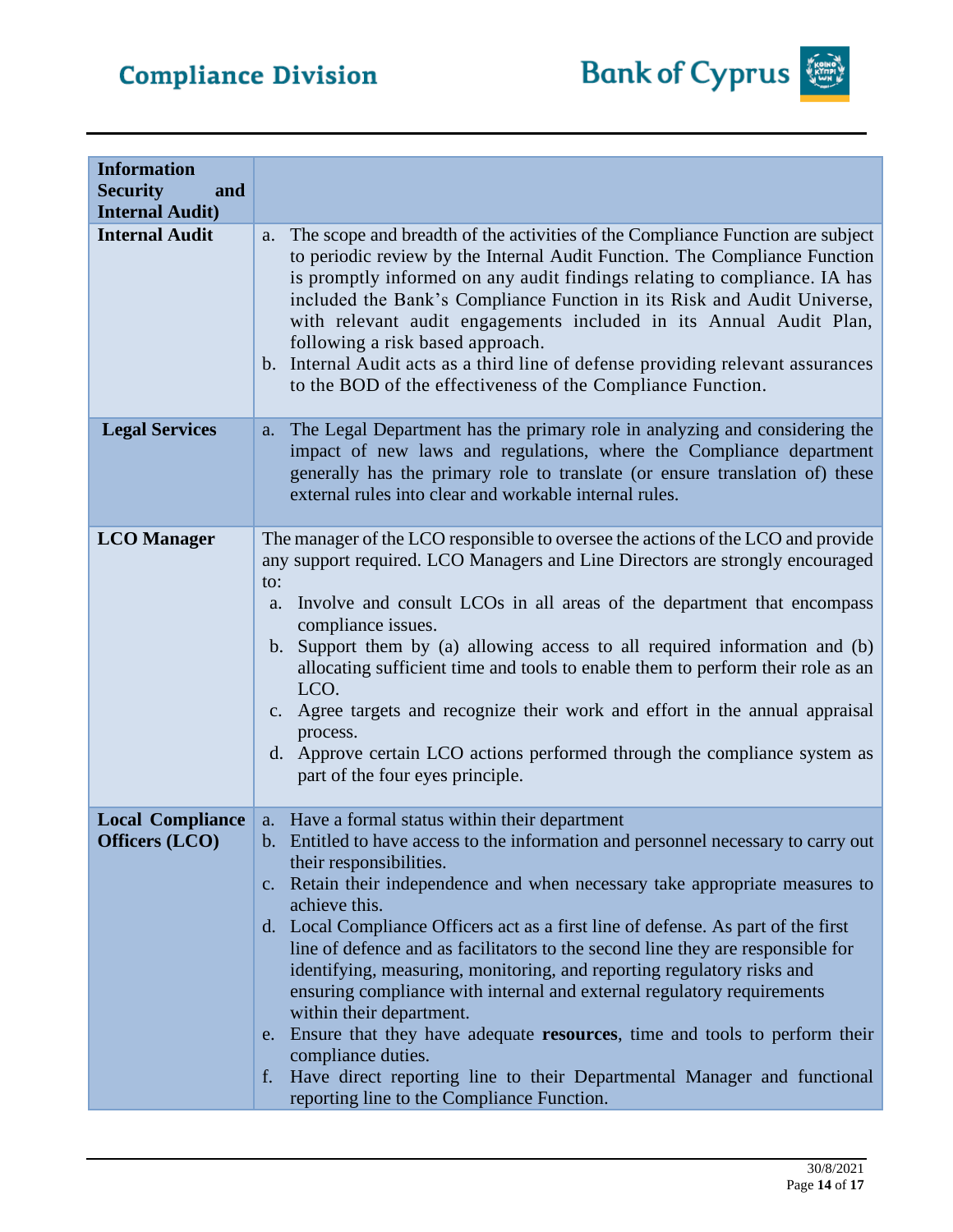

|           | g. The overall role of the (LCO) is to pro-actively support Local Management in<br>managing effectively key compliance risks in their area of business. |
|-----------|---------------------------------------------------------------------------------------------------------------------------------------------------------|
|           | Support Unit Management and staff in identifying, measuring and managing<br>$h_{\cdot}$                                                                 |
|           | key compliance risks.<br>Provide support and oversight to the Business management in the<br>$\mathbf{i}$ .                                              |
|           | implementation of regulatory and business changes.                                                                                                      |
|           | Maintain and update on an ongoing basis the Regulatory Risk map through the<br>$j$ .<br>system.                                                         |
|           | k. Provide leadership on initiatives which affect several areas of the Business,                                                                        |
|           | whether these relate to work which is by nature remedial, developmental or the<br>result of new regulation.                                             |
|           | 1. Report at least every six months to the Compliance Function on compliance<br>issues.                                                                 |
|           | m. Monitor customer complaints statistics and relevant procedure followed by                                                                            |
|           | Business Lines and reports accordingly, monitoring remedial actions.<br>n. Develop in co-operation with Unit Management a local compliance annual       |
|           | plan, submit it to the Regulatory Compliance department for approval and                                                                                |
|           | monitors its implementation.<br>o. Ensure that the Business Unit has appropriate arrangements for staff training                                        |
|           | on compliance issues and/or trains staff accordingly.                                                                                                   |
|           | <del>p.</del> Ensure regulatory reports are duly submitted to Competent Authorities as per                                                              |
|           | the Regulatory Reports Register created and maintained in the Compliance<br><b>Management System</b>                                                    |
|           | q. Is assessed on his/her performance as an LCO using measurable KPIs.                                                                                  |
|           | Maintain and update the COI/Gift registry.<br>r.<br>Inform CD immediately if there is a change to their role i.e. transfer to a new<br>S.               |
|           | department, new responsibilities etc.                                                                                                                   |
|           | Have access to the Authoritative Source Library which consists of all the<br>t.<br>regulatory framework applicable to the Bank.                         |
|           | u. Analyse and assess regulatory feeds (cases) assigned to them by CD regarding                                                                         |
|           | new or amended regulations.<br>v. Monitor issues and actions assigned to them through the various modules of                                            |
|           | the system.                                                                                                                                             |
|           | w. Build, assess their Regulatory risk map, identify existing mitigating controls,                                                                      |
|           | introduce additional controls (where applicable) and monitor mitigating<br>actions of identified risks.                                                 |
|           | x. Maintain the Reporting diary including all reports required by competent                                                                             |
|           | authorities.<br>Maintain Registries for conflicts of interest and gifts.                                                                                |
|           | V <sub>1</sub><br>Develop Reports and dashboards.<br>Z.                                                                                                 |
| All staff | Adhere to the compliance obligations of the organization that are relevant to<br>a.                                                                     |
|           | their positions and duties.<br>b. Participate in training relevant to compliance issues.                                                                |
|           | Report compliance concerns, issues and failures.<br>c.                                                                                                  |
|           |                                                                                                                                                         |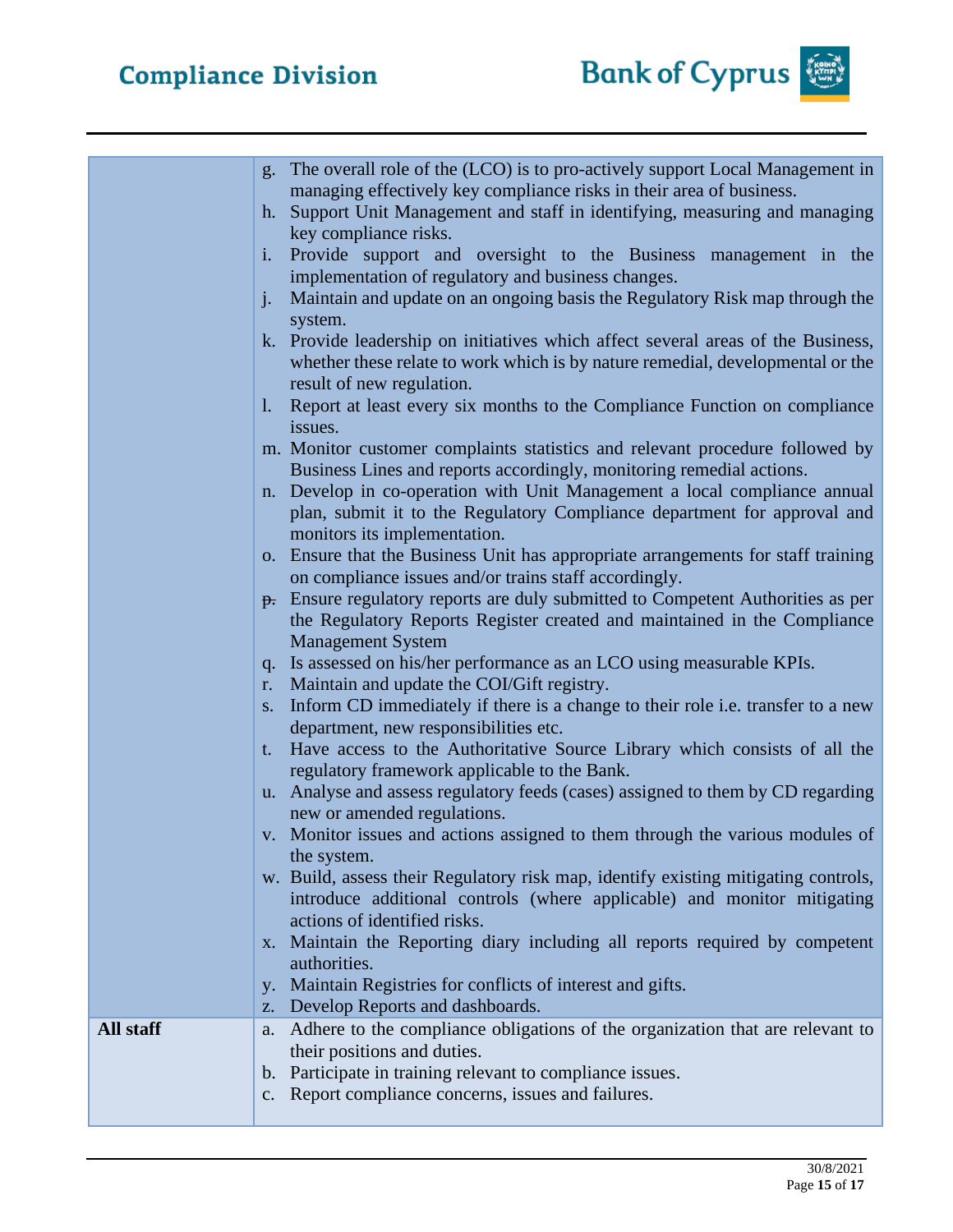# **Appendix 2**

# **Scope of Compliance**

| <b>Client related Integrity Risk</b>                               | i.<br>Money laundering<br>ii. Terrorist financing<br>iii. Other external crime and fraud<br>iv. Customer due diligence<br>v. Sanctions & embargoes<br>This section covers matters in relation to money laundering<br>and as such is covered under the ML14 $1\,002$ – Policy.                                                                                                                                                                                                                                                                                                                                     |
|--------------------------------------------------------------------|-------------------------------------------------------------------------------------------------------------------------------------------------------------------------------------------------------------------------------------------------------------------------------------------------------------------------------------------------------------------------------------------------------------------------------------------------------------------------------------------------------------------------------------------------------------------------------------------------------------------|
| <b>Personal Conduct related Integrity</b><br><b>Risk</b>           | i.<br>Market abuse and personal transactions<br>ii. Business principles and code of conduct<br>iii. Anti-Bribery<br>iv. Inducements (incl. gifts)<br>v. Whistleblowing<br>vi. MIFID<br>vii. Personal Transactions<br>viii. COI                                                                                                                                                                                                                                                                                                                                                                                    |
| <b>Financial Services Conduct Related</b><br><b>Integrity Risk</b> | i.<br>Marketing, sales and trading conduct<br>ii. Conduct of advisory business<br>iii. Transparency of product offerings<br>iv. Customer interest and protection<br>v. Complaint handling processes<br>vi. Data protection/privacy<br>vii. Investment services & activities<br>viii. Unfair practices                                                                                                                                                                                                                                                                                                             |
| <b>Organizational Conduct related</b><br><b>Integrity Risk</b>     | i.<br>Corporate Governance<br>ii. Conflicts of interest<br>iii. Internal standards with respect to new product approval<br>and product review process<br>iv. Accounting and auditing requirements*<br>v. Tax laws relevant to the structuring of banking products or<br>customer advice *<br>vi. Treating customers fairly<br>vii. Sector/industry (acceptance) standards<br>viii. Oversight of intermediaries<br>ix. Mergers and acquisitions<br>x. Regulatory registration requirements*<br>xi. Anti-Trust (competition)<br>xii. Social and green responsibility<br>xiii. Information technology and Cyber Risk |